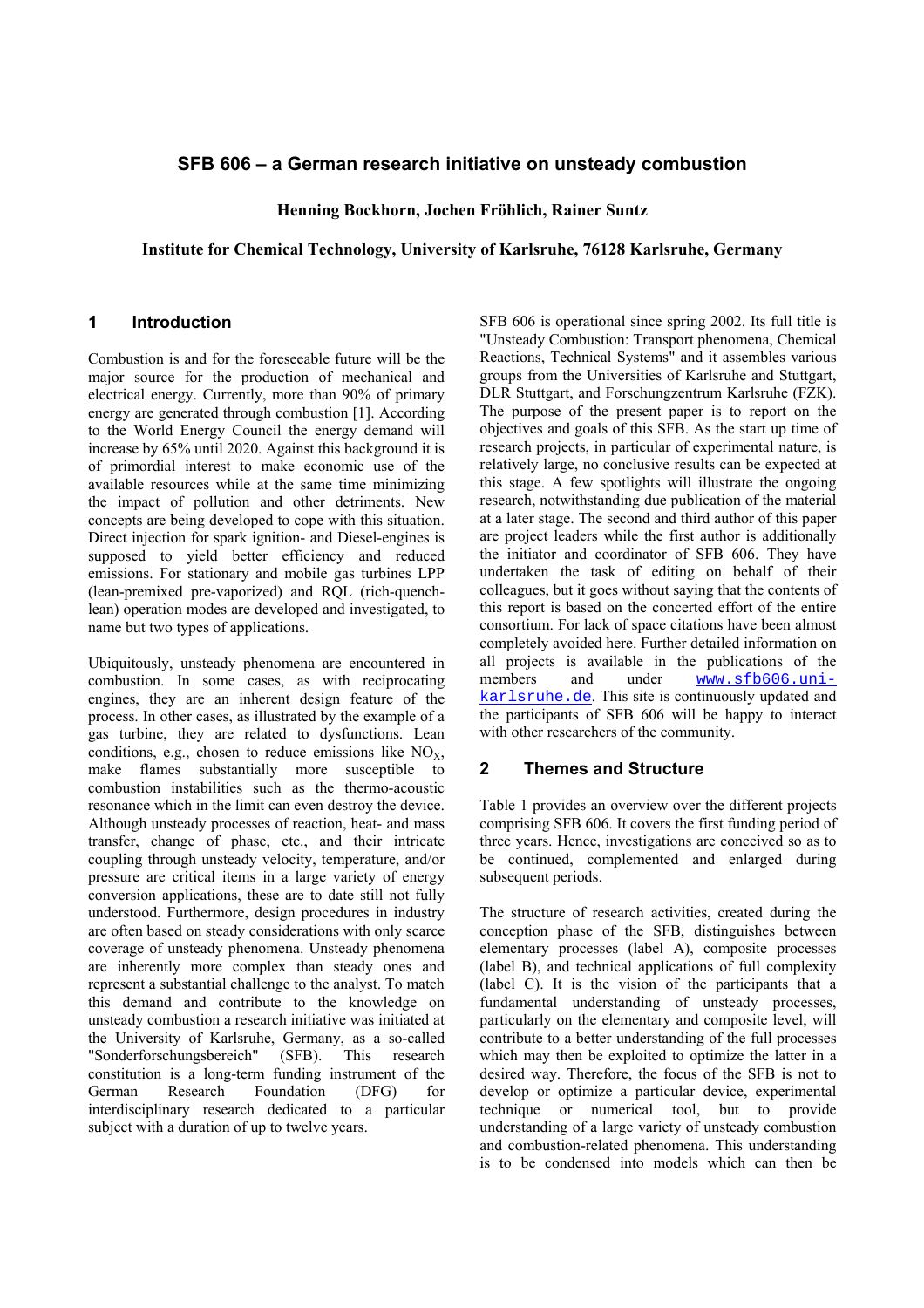employed on the next level of complexity. The diversity of unsteady phenomena considered in this research programme offers the possibility of mutual stimulation and transfer of experimental, numerical or modelling procedures to configurations for which they have not been employed yet.

Apart from the level of complexity mentioned above, the research activities in SFB 606 can be grouped around subjects of common characteristics. Three such clusters have been created so far as visualized in Table 1. In the following we use this structure to organize the presentation. It should however be stressed that many other points of contact between individual projects exist resulting from common experimental or numerical procedures or the transfer of the results.

## **3 Mixture Formation, Ignition, Flame Propagation**

Combustion starts with the creation of the combustible. For engines with direct injection (DI) this involves an intricate coupling between the dynamics of the injected liquid, its interaction with the gas in the combustion chamber, evaporation at the liquid's surface, mixture formation, and ignition of the reactive mixture. Figure 1, as an example, illustrates the self-structuring of the spray jet upon injection. In many cases additional complication arises through a partial interaction of the spray with a solid wall of the combustion chamber. While by itself local ignition and quenching is an unsteady process, for a reciprocating engine the whole operation is also unsteady on a larger time scale. The group of projects labelled 'Cluster 2' in Table 1 is concerned with themes around this process. One focus is the relatively recent concept of DI spark ignition- and Diesel- engines.



*Figure 1: A laser-light sheet visualizes a fuel jet from a multi hole nozzle at 200 bar (courtesy A. Nauwerk).* 

On the elementary level, Project A3 investigates the ignition of a jet under different conditions by experimental methods. Project B5 is concerned with spray ignition. The interaction between fluid dynamics, change of phase, and chemical kinetics is studied numerically using different one- and two-dimensional models. These are validated through corresponding experiments. In project B4, the interaction of a liquid jet with a wall is investigated experimentally in order to study the modifications to its characteristics generated through the impact. A corresponding result is shown in Figure 2 showing that the fuel spray in fact hits the piston before ignition. Particularly relevant for ignition and propagation of flames is the turbulence of the fuelgas-mixture. An important phenomenon, still not sufficiently understood, is the generation of turbulence by the propagating flame itself through heat release and the resulting expansion of the gas. This is the subject of Project A9. In project B2, the interaction of a nonadiabatic flame with a cold wall is studied. This investigation is carried out in an one-stroke engine providing detailed control of the initial turbulence and full visual access to the chamber. Figure 3 reveals the deceleration of a flame towards the cold sidewalls of a combustion chamber. In project C3, finally, a realistic engine is employed for most of the investigations to study the full process. Here, the focus is on the appropriate guidance of the injected fuel towards the location of the spark ignition (see Figure 2).



*Figure 2: Spray-wall interaction in a one-cylinder research engine 33*<sup>o</sup>  *C.A. before ignition. Visualization by Mie scattering of the spray droplets, averaged over 20 events (courtesy J. Pfeil).* 



*Figure 3: Flame-wall interaction in a single-stroke engine with low turbulence level. The picture shows the flame front in a methane-nitrogen-oxygen mixture (*λ*=1.3) 32ms after ignition (courtesy M. Hunzinger).* 

## **4 Unsteady Kinetics, Ignition of Hydro-Carbons, Pollutant Formation**

Another group of projects (Cluster 1) is of somewhat more fundamental nature than the one described before. It is concerned with reaction kinetics in the broadest sense for unsteady conditions. These are frequently characterized by highly variable concentration, temperature, and pressure. As a consequence, nonequilibrium effects may prevail and govern the reaction process. Different reaction channels can become active depending on pressure, temperature and history of the process as illustrated in Figure 4. Such data are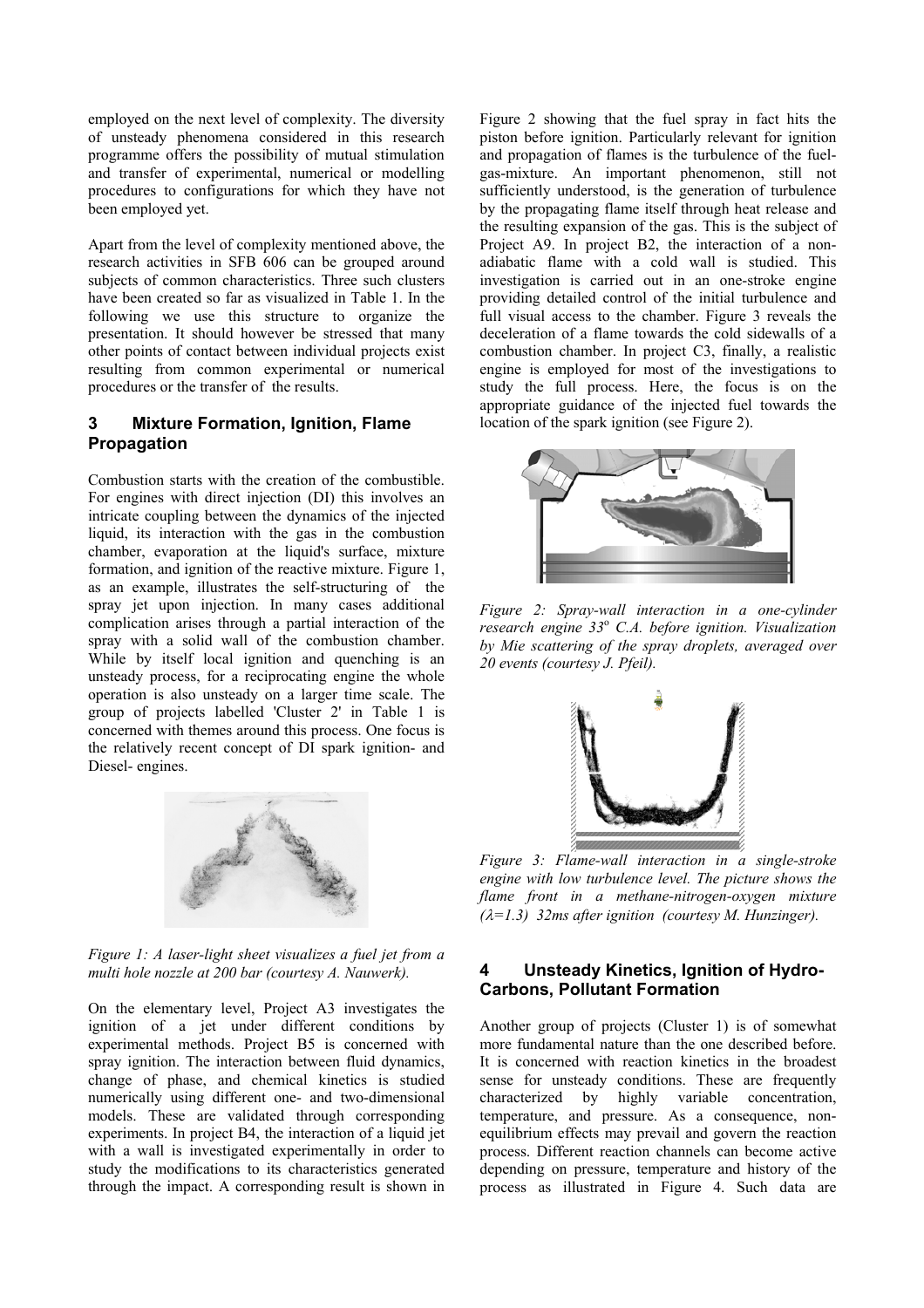particularly relevant for ignition and quenching processes and not sufficiently available so far. In Project A1, non-equilibrium effects are investigated for the alcoxy-system  $(C_nH_{2n+1}O)$  by shock-tube experiments. These investigations are of special concern in the understanding of engine knock. Project A2 focuses on the ignition of complete real fuels. Data on the kinetics of the thermal decomposition of cyclo-alcane and aromatis during this process are relevant for a large variety of configurations and the basis for adequate modelling. They will subsequently be used by several other projects in the consortium. Another issue where detailed knowledge about the reaction kinetics is indispensable is the formation of pollutants such as  $NO<sub>x</sub>$ . The inhomogeneous composition of the mixture in a DI engine provides a particular situation in this respect. Project A4 aims to clarify whether these kinetics are already sufficiently well understood for an adequate modelling. Furthermore, the impact of unsteady pressure and temperature is to be elucidated. In recent years, particular relevance is attributed to soot formation and legislation is becoming stricter and stricter on this matter. This issue is investigated in projects B1 and C4. The former is devoted to the soot formation in unsteady, non-adiabatic flames. Figure 5 shows a result form a simultaneous measurement of different quantities characterizing the formation of soot my means of the RAYLIX technique [4]. In Project C4, experiments are performed on soot formation under the conditions of a full-scale DI engine.



*Figure 4: Energy dependence of reaction channels of the C2-H5-O-System [2].* 



sional maps of soot volume fraction  $f<sub>V</sub>$ , mean particle

*radii*  $r_m$  *and particle number density*  $N_V$  *for a turbulent flame (time resolution 100ns).* 

## **5 Numerical Modelling of Flames, Combustion Instabilities**

The third cluster is organized around flame propagation and unsteady effects generated by perturbations of a reference state. This can take place on the elementary level of the flame but also on the level of an entire system for which combustion instabilities in a burner are an example. In the later case, a complex interaction between fluid mechanics, mixing, reaction and largescale compressibility effects is observed. In Project A5, the flame itself is the subject of interest, in particular its response to unsteady fluctuations in composition. Experimental data will be obtained from LIF and Raman spectroscopy. Numerical modelling is performed by means of the level set approach while the reaction mechanism is reduced with the ILDM technique. Preliminary work has shown that perturbations with frequency in the range of 10 … 1000 Hz may substantially change the inner structure of the flame. The ILDM approach allows to control the representation of chemical time scales accordingly to secure adequate modelling. Data on the response of flames to unsteady perturbations are highly relevant for combustion instabilities. An example is the thermo-acoustic instability where the Rayleigh criterion relates ignition times depending on chemical and fluid mechanical properties of the flow to pressure time scales. This instability is a prototype for complex unsteady behaviour in combustion. It furthermore is of high economical and ecological relevance as it prevents burners from being run in certain parameter ranges where they might be more efficient or les pollutive.



*Figure 6: Frequency spectrum of a hot-wire signal obtained in the cold flow after the burner exit with and without swirl [3].* 

Project C1, provides experimental data on piloted, swirl stabilized premixed flames. Apart from their own wealth, they will be used for comparison and validation in the related numerical projects. In the present funding period, most of the work is performed on cold flows. The reason simply is that many central issues to be addressed already appear without combustion and can hence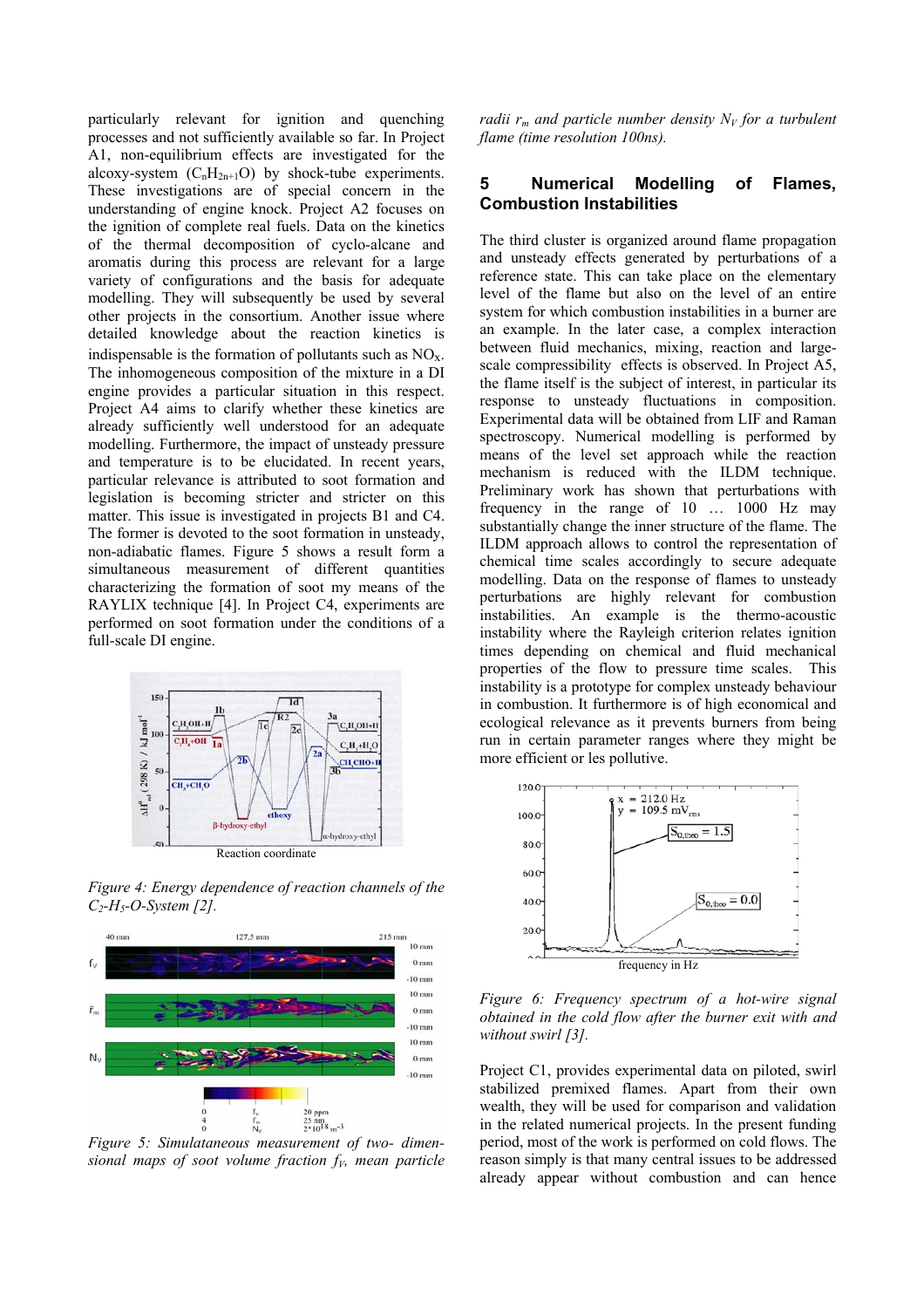adequately be investigated under these conditions. This is illustrated by Figure 6 showing such a fluid mechanical instability in the cold flow at the exit of a movable-block burner into the ambient. Without swirl, characterized by the swirl numbers *S* or  $S_{0,theo}$ , the flow is steady, while with swirl it is highly unsteady with a welldefined peak in the frequency spectrum.



*Figure 7: Iso-surface of the pressure in a swirling annular jet obtained by LES for Re= 163 000 and swirl number S= 0.9, flow from upper right to lower left (courtesy M. García-Villalba).* 



*Figure 8: URANS computation of an unsteady lifted diffusion flame in a swirl burner with S=0.8 using a presumed-joint-PDF model. Left: sample of phaseaveraged temperature, right: phase shift of periodic temperature oscillations in degrees. Vertical coordinate is along the burner axis, horizontal coordinate is radial, lengths in mm (courtesy B. Noll).* 

Project A6 focuses on fluid mechanical phenomena in the vicinity of the nozzle outlet by means of Large Eddy Simulation (LES). Figure 7 displays a computational result for one of the configurations experimentally investigated in Project C1 showing a spiral instability of the flow. Instabilities of the fluid flow can trigger unsteadiness of the total reaction rate which in turn may launch the thermo-acoustic instability. To assess the sensitivity of the systems with respect to such fluctuations, not only the resonance but also the damping characteristics of the burner need to be known. This issue is investigated in Project A7 by means of LES.

Computations for the entire burner with reactions and with the full geometric complexity including secondary streams, etc., require a higher level of modelling in order to keep the problem tractable. In Project B6, devoted to such simulations, unsteady RANS is therefore selected as the computational approach. Figure 8 shows such a computation for a swirl burner. The right picture displays the phase shift of the temperature oscillations, a quantity which is pertinent for the thermo-acoustic instability via the Rayleigh criterion.

#### **6 Experimental and Numerical Techniques**

Apart from the interactions between projects in each cluster numerous points of contact exist across these groups. The kinetic data obtained in the respective projects, e.g., is the basis for subsequent combustionmodelling in several other projects. Experimental techniques are exchanged between different researchers such as the RAYLIX method. Also, devices as lasers and cameras are used in common. In particular, a high-speed camera was purchased recently and will be shared by several projects. Also, the numerical projects in different clusters exchange numerical and modelling strategies. An example is given by the reaction modelling in Cluster 2 which will be transferred to projects in Cluster 3. A particular feature of SFB 606 is the close interaction of experimental and numerical work. This is also supported by additional activities not within the SFB but associated to it at the different institutions. In the future, the character of the projects is supposed to gradually move from fundamental ones (label A) to more applied ones (label C).

#### **6 Dissemination**

The results of SFB 606 are published in papers and conferences according to the usual standards. Regular seminars open to the public are organized and a workshop on results achieved during the first funding period will take place in September 2004 (see specific announcement). SFB 606 is also able to host top-level foreign researchers for short and mid-term collaborative projects. The most recent grant, e.g., was delivered to G.I. Sivashinsky from Tel Aviv University for a onemonth stay at the University of Karlsruhe.

#### **Acknowledgements**

The authors like to thank all colleagues in SFB 606 for their cooperation and stimulating discussions. The German Research Foundation (DFG) is acknowledged for the substantial support dedicated to this research.

#### **References**

[1] International Energy Agency, *Key Word Energy Statistics*, Paris (2003).